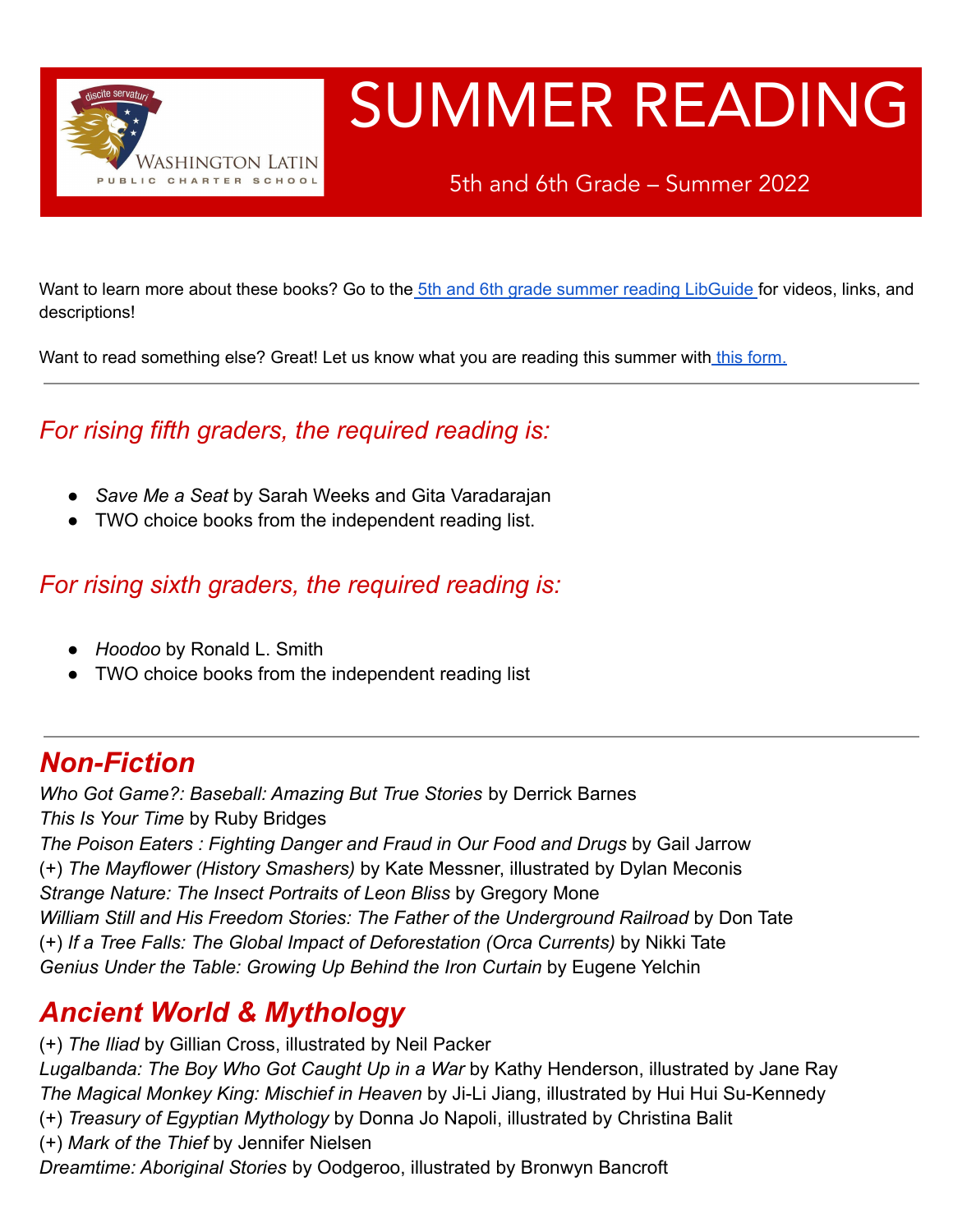*Dragonfly Song* by Wendy Orr *Aesop's Fables* by Jerry Pinkney *Prince of Fire: The Story of Diwali* by Jatinder Nath Verma, illustrated by Nilesh Mistry

#### *Historical Fiction*

*Ahimsa* by Supriya Kelkar *War Stories* by Gordon Korman *Brother's Keeper* by Julie Lee *Indian No More* by Charlene Willing McManis *Becoming Muhammad Ali* by James Patterson and Kwame Alexander, illustrated by Dawud Anyabwile *Prairie Lotus* by Linda Sue Park *My Year in the Middle* by Lila Quintero Weaver *Echo Mountain* by Lauren Wolk *Before the Ever After* by Jacqueline Woodson

#### *Realistic Fiction*

*Once Upon an Eid* edited by S.K. Ali and Aisha Saeed *Isaiah Dunn Is My Hero* by Kelly J. Baptist *Rez Dogs* by Joseph Bruchac *The Boys in the Back Row* by Mike Jung *From the Desk of Zoe Washington* by Janae Marks (+) *Merci Suárez Changes Gears* by Meg Medina (+) *Accidental Trouble Magnet* by Zanib Mian, illustrated by Nasaya Mafaridik *How to Win a Slime War* by Mae Respicio *Look Both Ways* by Jason Reynolds *Land of the Cranes* by Aida Salazar *Pay Attention, Carter Jones* by Gary D. Schmidt (+) *Front Desk* by Kelly Yang

#### *Adventure, Survival and Sports*

*A High Five for Glenn Burke* by Phil Bildner *Final Season* by Tim Green *Jayla Jumps In* by Joy Jones (+) *Power Forward* by Hena Khan *A Wolf Called Wander* by Roseanne Parry, illustrated by Mónica Armiño *Wildfire* by Rodman Philbrick *Mananaland* by Pam Munoz Ryan *Ana on the Edge* by A.J. Sass *Takedown* by Laura Shovan

# *Horror, Mystery and Suspense*

(+) *Small Spaces* by Katherine Arden *Trace* by Pat Cummings (+) *Kazu Jones and the Denver Dognappers* by Shauna M. Holyoak